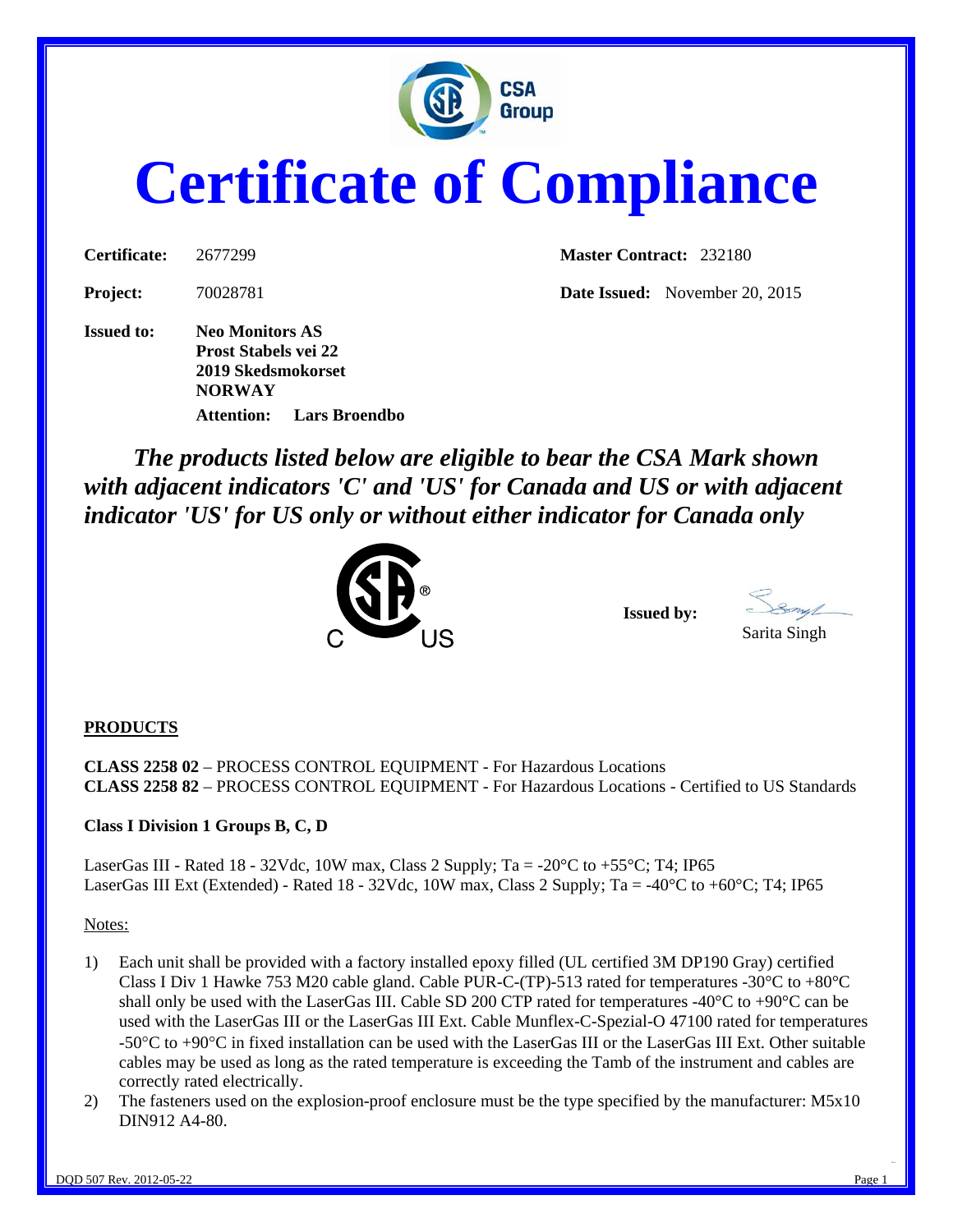

| Certificate:    | 2677299  |
|-----------------|----------|
| <b>Project:</b> | 70028781 |

- 3) Repairs of the flameproof joints must be made in compliance with the structural specifications provided by the manufacturer.
- 4) Inside explosion-proof enclosure for transmitter and receiver there is an optical instrument providing Ex [op is] beam into Zone 1 (See IECEx Report # NO/DNV/ExTR10.0004/00 which references the laser certificate DNV 09 ATEX 57893) or an optical instrument providing Ex [op is] beam into Zone 0 (See IECEx Certificate IECEx PRE 15.0043X which references the Laser Certificate DNV 12 ATEX 14659 and is covered under IECEx report # NO/PRE/ExTR14.0013/00).
- 5) Enclosure is fitted with a glass lens in the lid. The lens options available are Thick Lens and Tox-Lens. The Tox-Lens is permanently secured using a UL certified epoxy 3M DP190 Gray.
- 6) Mounting according to manufacturer's instructions must be followed to ensure proper protection of lens.
- 7) The unit is powered with a Class 2 power supply.

| $CSA$ Standard $C22.2$ No 0-10             | General Requirements - Canadian Electrical Code, Part II                                                    |
|--------------------------------------------|-------------------------------------------------------------------------------------------------------------|
| CSA Standard C22.2 No 142-M1987            | Process Control Equipment                                                                                   |
| $CSA$ Standard $C22.2$ No 30-M1986         | Explosion-Proof Enclosures for Use in Class Hazardous Locations                                             |
| ANSI/UL Standard 508, 17 <sup>th</sup> Ed. | Electric Industrial Control Equipment                                                                       |
| ANSI/UL Standard 1203, 5 <sup>th</sup> Ed. | Explosion-Proof and Dust-Ignition-Proof Electrical Equipment For<br>Use in Hazardous (Classified) Locations |
| CAN/CSA-C22.2 No. 60529:05                 | Degrees of protection provided by enclosures (IP Code)                                                      |
| ANSI/IEC 60529-2004                        | Degrees of Protection Provided by Enclosures (IP Code)                                                      |

#### **APPLICABLE REQUIREMENTS**

#### **MARKINGS**

The manufacturer is required to apply the following markings:

- Products shall be marked with the markings specified by the particular product standard.
- Products certified for Canada shall have all Caution and Warning markings in both English and French.

Additional bilingual markings not covered by the product standard(s) may be required by the Authorities Having Jurisdiction. It is the responsibility of the manufacturer to provide and apply these additional markings, where applicable, in accordance with the requirements of those authorities.

The products listed are eligible to bear the CSA Mark shown with adjacent indicators 'C' and 'US' for Canada and US (indicating that products have been manufactured to the requirements of both Canadian and U.S. Standards) or with adjacent indicator 'US' for US only or without either indicator for Canada only.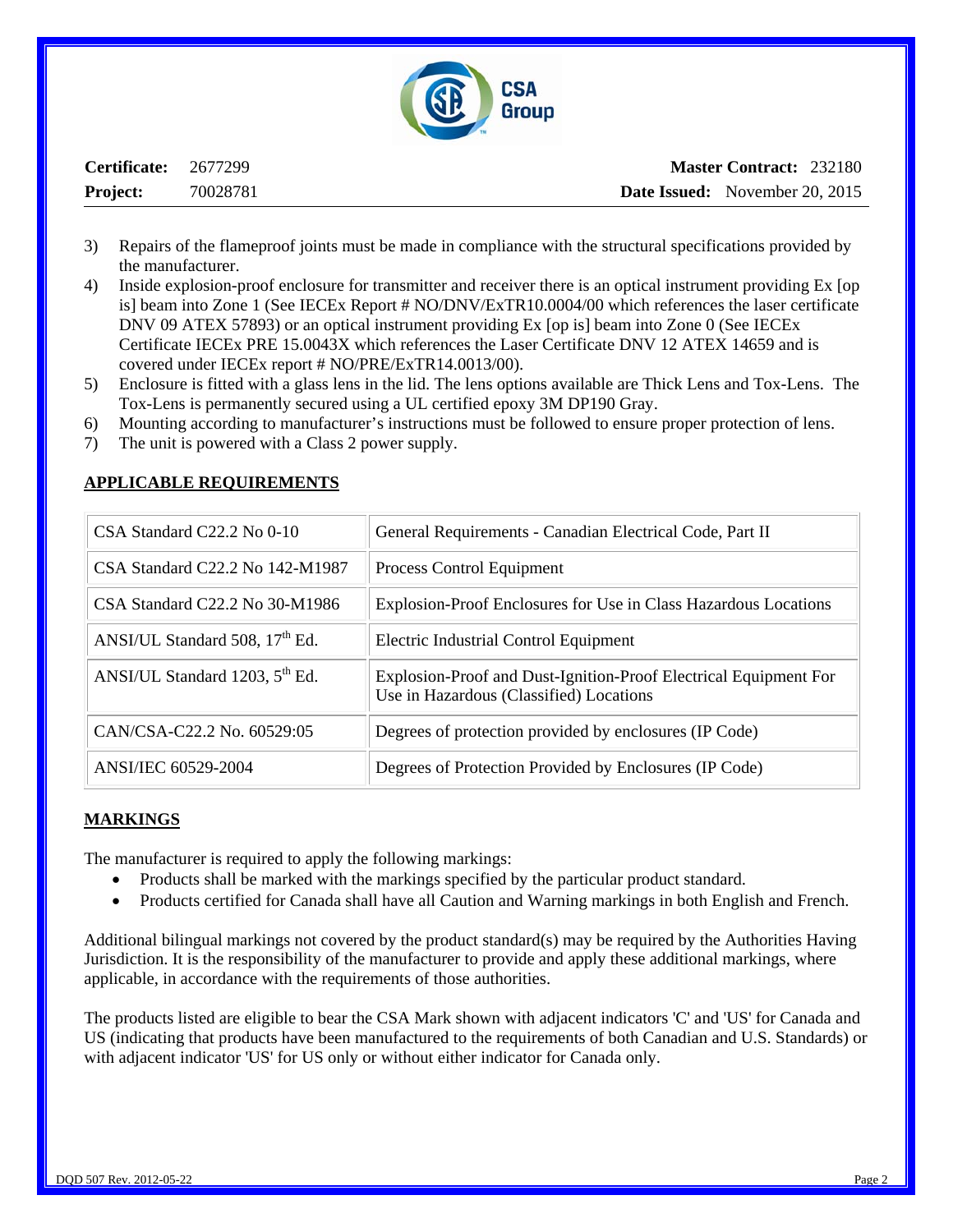

**Certificate:** 2677299 **Project:** 70028781

The following markings appear on a laser-engraved stainless steel plate, spot-welded to the housing:

- Manufacturer's name: "Neo Monitors AS", or CSA Master Contract Number "232180", adjacent to the CSA Mark in lieu of manufacturer's name.
- Model number: As specified in the PRODUCTS section, above.
- Electrical ratings: As specified in the PRODUCTS section, above.
- The following wording: "Class 2 Supply"
- Ambient temperature rating: As specified in the PRODUCTS section, above.
- Manufacturing date in MMYY format, or serial number, traceable to year and month of manufacture.
- Enclosure ratings: As specified in the PRODUCTS section, above.
- The CSA Mark, with or without the "c" and "us" indicators, as shown on the Certificate of Conformity.
- Hazardous Location designation: As specified in the PRODUCTS section, above.
- Temperature code: As specified in the PRODUCTS section, above.
- The following words, or suitable equivalent:
	- o "WARNING: DO NOT OPEN WHEN AN EXPLOSION ATMOSPHERE MAY BE PRESENT" and "AVERTISSEMENT: NE PAS OUVRIR SI UNE ATMOSPHERE D'EXPLOSION PEUT ETRE PRESENTE"
	- o "WARNING: DO NOT OPEN WHEN ENERGIZED" and "AVERTISSEMENT: NE PAS OUVRIR SOUS TENSION"
	- o "FACTORY SEALED"

An Operational/ Installation manual shall be supplied with each unit, containing the following minimum marking information:

- Manufacturers name and address
- Model number: As specified in the PRODUCTS section, above.
- Electrical ratings: As specified in the PRODUCTS section, above.
- Ambient temperature rating: As specified in the PRODUCTS section, above.
- Hazardous Location designation: As specified in the PRODUCTS section, above.
- Temperature code: As specified in the PRODUCTS section, above.
- Specification for appropriate wiring, including definition of connections and specification for wire gauge.
- Mounting, installation and maintenance instructions.
- The following words, or suitable equivalent:
	- o "WARNING: DO NOT OPEN WHEN AN EXPLOSION ATMOSPHERE MAY BE PRESENT" and "AVERTISSEMENT: NE PAS OUVRIR SI UNE ATMOSPHERE D'EXPLOSION PEUT ETRE PRESENTE"
	- o "WARNING: DO NOT OPEN WHEN ENERGIZED" and "AVERTISSEMENT: NE PAS OUVRIR SOUS TENSION"
	- o The unit must be powered by a Class 2 power supply.